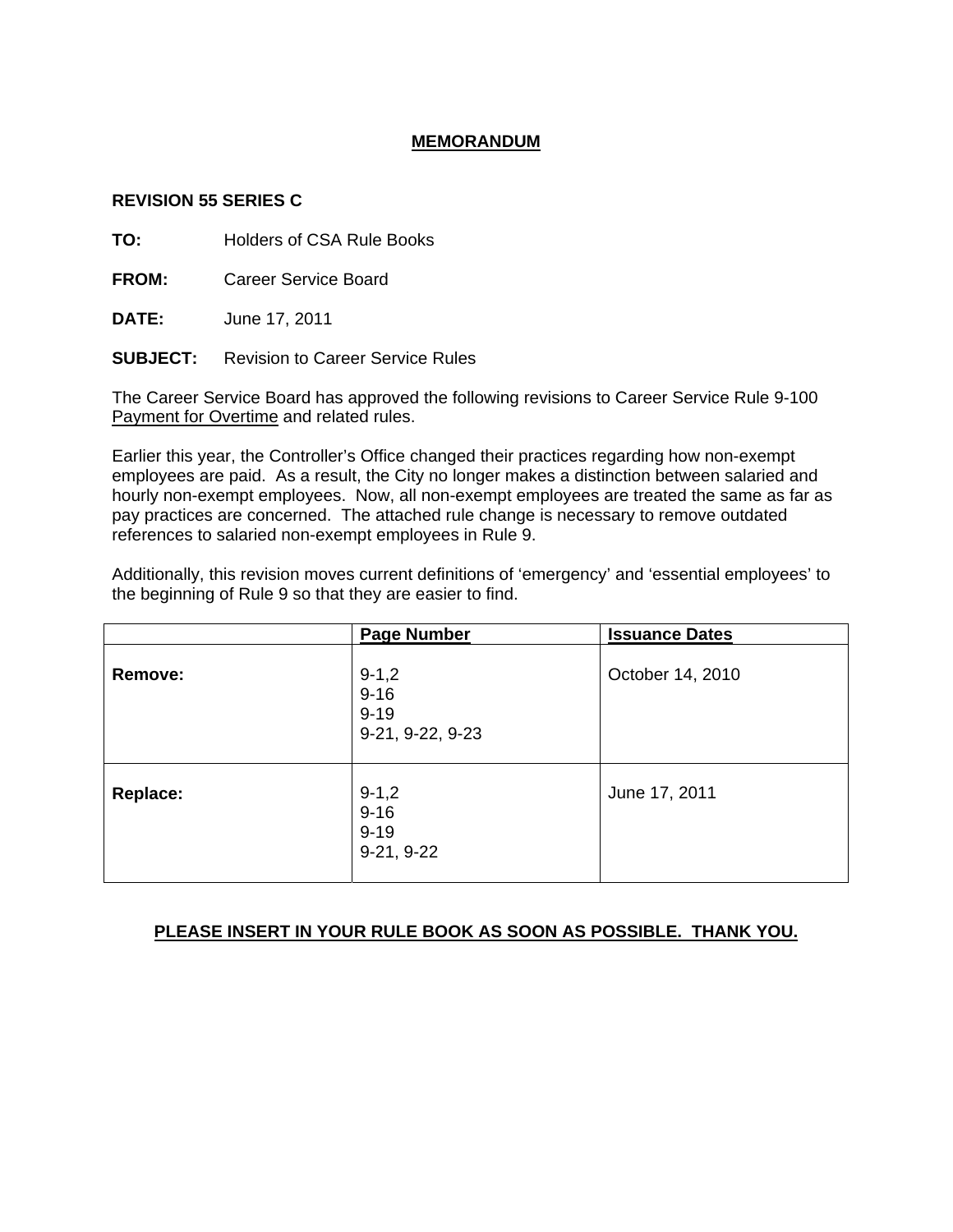## **RULE 9 PAY ADMINISTRATION**

(Effective April 1, 2006; Rules Revision Memos 7C and 9C)

#### Purpose statement

The purpose of this rule is to explain the establishment and administration of pay practices (except merit increases and merit payments), and hours of work.

#### Section 9-5 Definitions

(Revised effective October 17, 2010; Rule Revision Memo 47C)

- A. Classification series: The arrangement in sequence of classes that are alike in the kind but not in level. For the purposes of a market adjustment within the salary range, a classification series shall include first line supervisors and lead workers.
- B. Demotion: An appointment of an employee to a position in a classification in which the range minimum of the pay grade of the new classification is lower than the range minimum of the classification previously held.
- C. Emergency: An emergency shall include the following events: fire, flood, catastrophe, severe weather conditions that impact public safety or essential services; other unforeseeable emergency where a station must be staffed and another employee is not available for work; or an occurrence affecting the general public which requires immediate action. A declared emergency shall mean an emergency declared by the Mayor or an appointing authority that complies with the definition of emergency stated above (Revised effective June 17, 2011; Rules Revision Memo 55C).
- D. Essential city services: The determination of what constitutes an essential City service shall be made at the discretion of appointing authorities (Revised effective June 17, 2011; Rules Revision Memo 55C).
- E. Market Conditions: Factors and trends in the market as determined by a compensation analysis that may affect compensation rates such as the supply and demand of workers.
- F. Pay Factors: Appointing authorities who wish to hire employees at higher than the range midpoint, or increase the salary of promoted employees by more than 8.0%, or provide an equity adjustment, must provide Career Service Authority ("CSA") with documentation explaining how any or all of the following pay factors affected their decision:
	- 1. Market conditions;
	- 2. Related experience;
	- 3. Previous work record;
	- 4. Salary history;

Page issuance date: June 17, 2011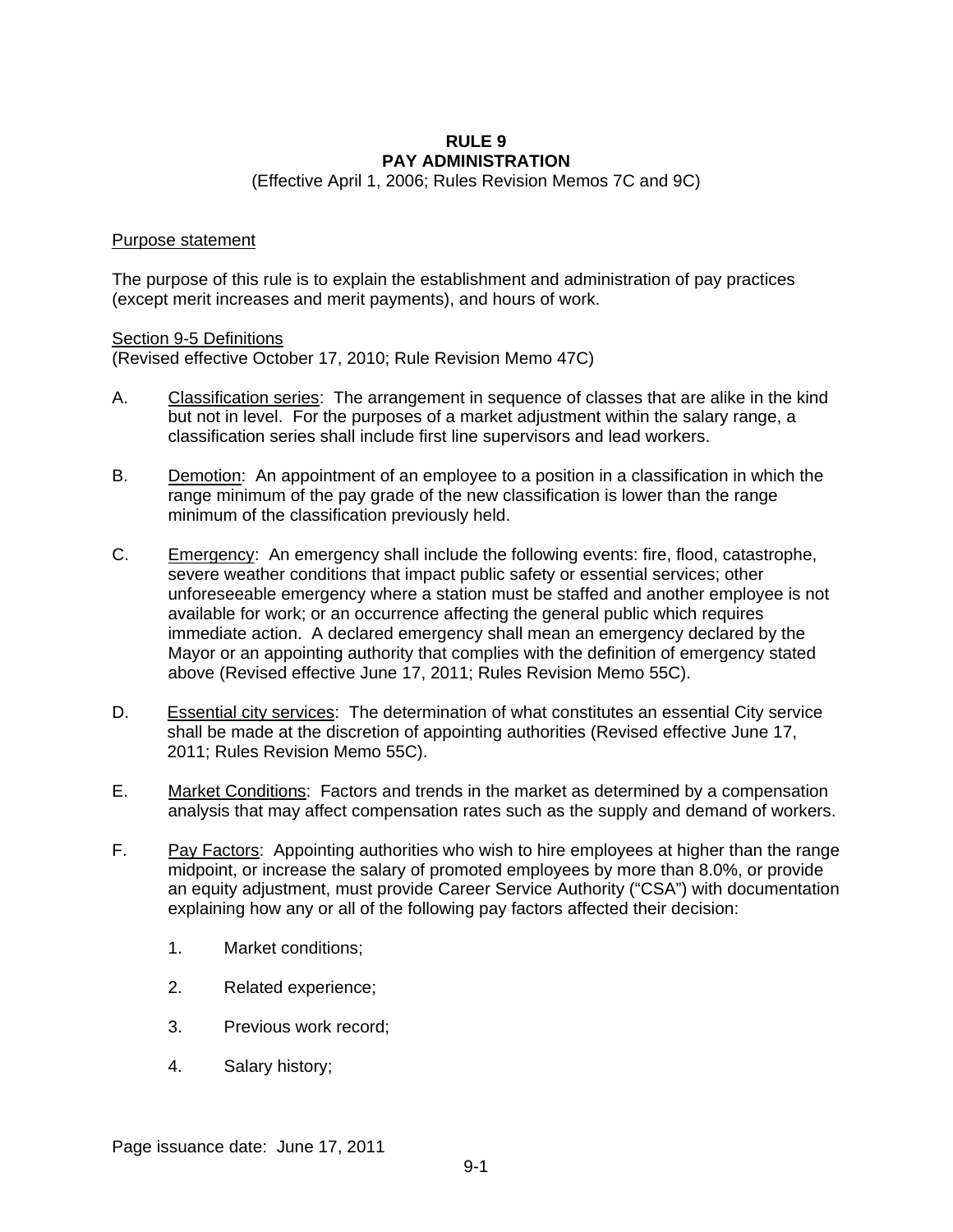- 5. Specialization of education;
- 6. Quality/quantity of education.
- 7. Internal equity;
- 8. Level of responsibility accepted;
- G. Promotion: An appointment of an employee to a position in a classification in which the range minimum of the pay range of the new classification is higher than the range minimum of the pay range of the classification previously held.
- H. Re-allocation: The formal process of assigning an existing position to its proper classification on the basis of the duties performed and the responsibilities exercised.
- I. Promotional re-instatement: A promotion of an employee resulting from certification from a re-instatement list.
- J. Re-instatement: An appointment of a laid off employee resulting from certification from a re-instatement list.
- K. Re-promotion: A promotion of an employee to a position in a higher classification in which the employee was previously employed within the preceding five (5) years, or to a successor classification; or to any classification for which the employee is qualified, with the same or intervening range minimum as the former classification. Appointments that meet the definition of a promotional re-instatement are not re-promotions.
- L. Transfer: An appointment of an employee to one classification from another, if the range minimum of the pay range of the new classification is the same as the range minimum of the pay range of the classification previously held.

#### Section 9-6 Designees

Appointing authorities, including the Career Service Personnel Director ("Personnel Director"), may delegate any authority given to them under this Rule 9 to a subordinate employee.

#### Section 9-10 Pay practices

- A. Pay practices include, but are not limited to items such as pay when first employed, changes in pay resulting from changes in position or classification, differentials, overtime pay, standby pay, merit increases and merit payments.
- B. The kind and level of pay practices for Career Service employees shall be determined by the Career Service Board ("Board") following a survey of other employers or based on the City's needs.
- C. Applicability to Deputy Sheriffs:None of the provisions of this Rule 9 shall apply to employees who hold positions in classifications in the Undersheriff pay schedules.

Page issuance date: June 17, 2011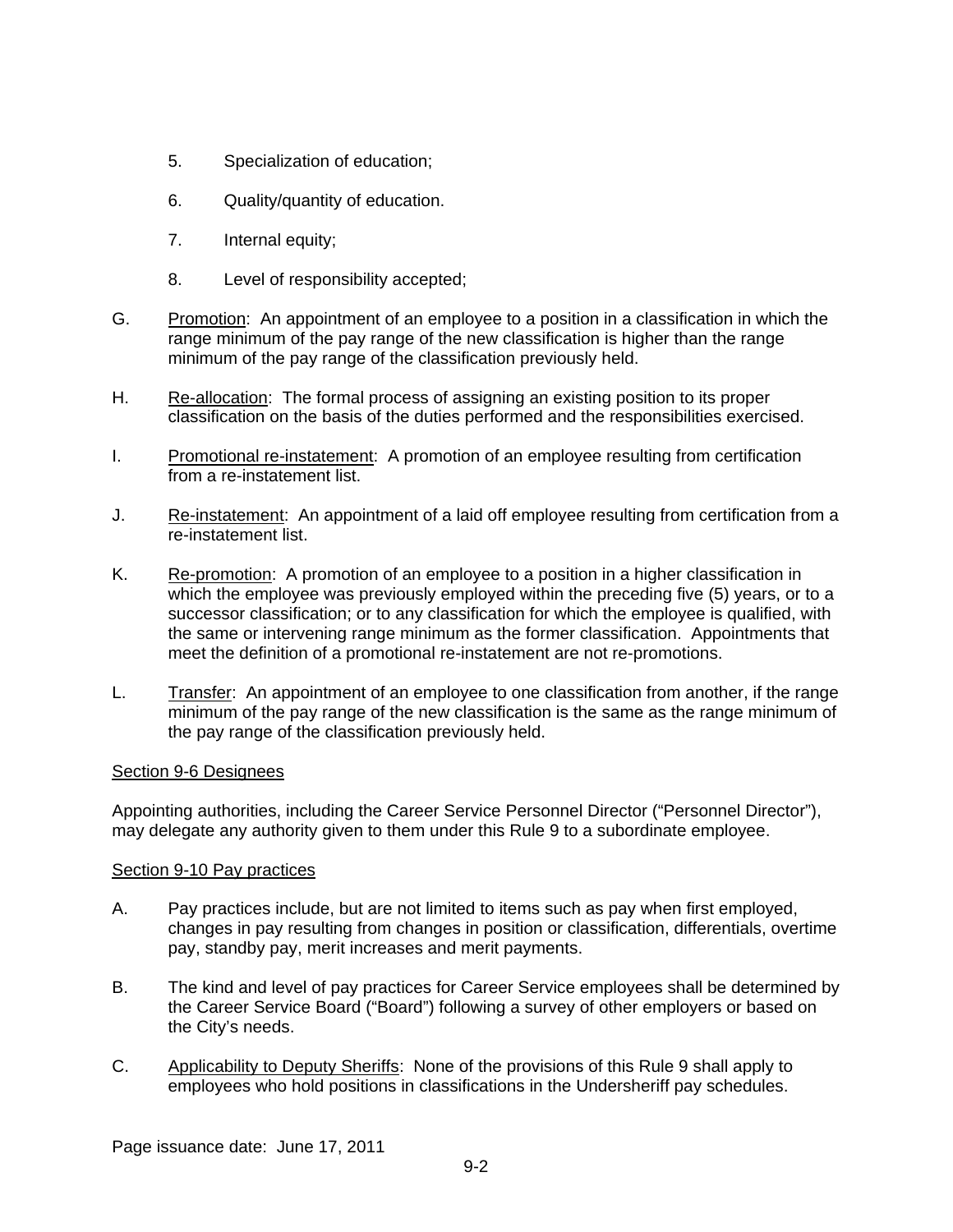D. The work week shall begin on Sunday and end on Saturday unless otherwise designated by the appointing authority.

#### 9-72 Posting of Changes in Work Schedules (Re-numbered October 10, 2008; Rules Revision Memo 32C)

- A. If work schedules are changed, appointing authorities shall post such schedules so that affected employees are provided with adequate notice of the change in advance of the work week in which it is supposed to occur. However, appointing authorities may require an employee to arrive early or stay beyond his or her regular work schedule or return to work to provide essential City services without such notice. (Revised effective September 21, 2010; Rules Revision Memo 49C; and effective June 17, 2011; Rules Revision Memo 55C).
- B. Employees are permitted to request a temporary change in daily work schedules in order to accommodate personal needs. Appointing authorities have the discretion to grant this request based on the business needs of the department or agency.

9-73 Interruption of Work and Pay During City-wide Emergency (Effective June 8, 2007; Rules Revision Memo 20C: Re-numbered October 10, 2008; Rules Revision Memo 32C)

- A. An employee who is excused from work for the day or any part of the day when the work program is interrupted (e.g., because of weather) shall be considered to have worked the number of hours included in his or her regular daily schedule. An on-call employee who is called to work and not assigned because of an interruption or change in the work program shall be considered to have worked two (2) hours on that day.
- B. Work interruptions during a Citywide emergency declared by the Mayor

In addition to pay for the interrupted work hours, employees who work during the hours of a City-wide emergency declared by the Mayor are eligible for compensation for working during hours attributed to the emergency condition as follows:

1. Non-exempt employees shall also receive pay for the actual time they work during the City-wide emergency. For purposes of determining if an employee is entitled to overtime, the work hours interrupted by the Citywide emergency shall be counted as time worked in addition to time actually worked and other amounts, such as paid holidays, periods of paid leave, or any discharge of compensatory time, as provided by the overtime provisions of this rule.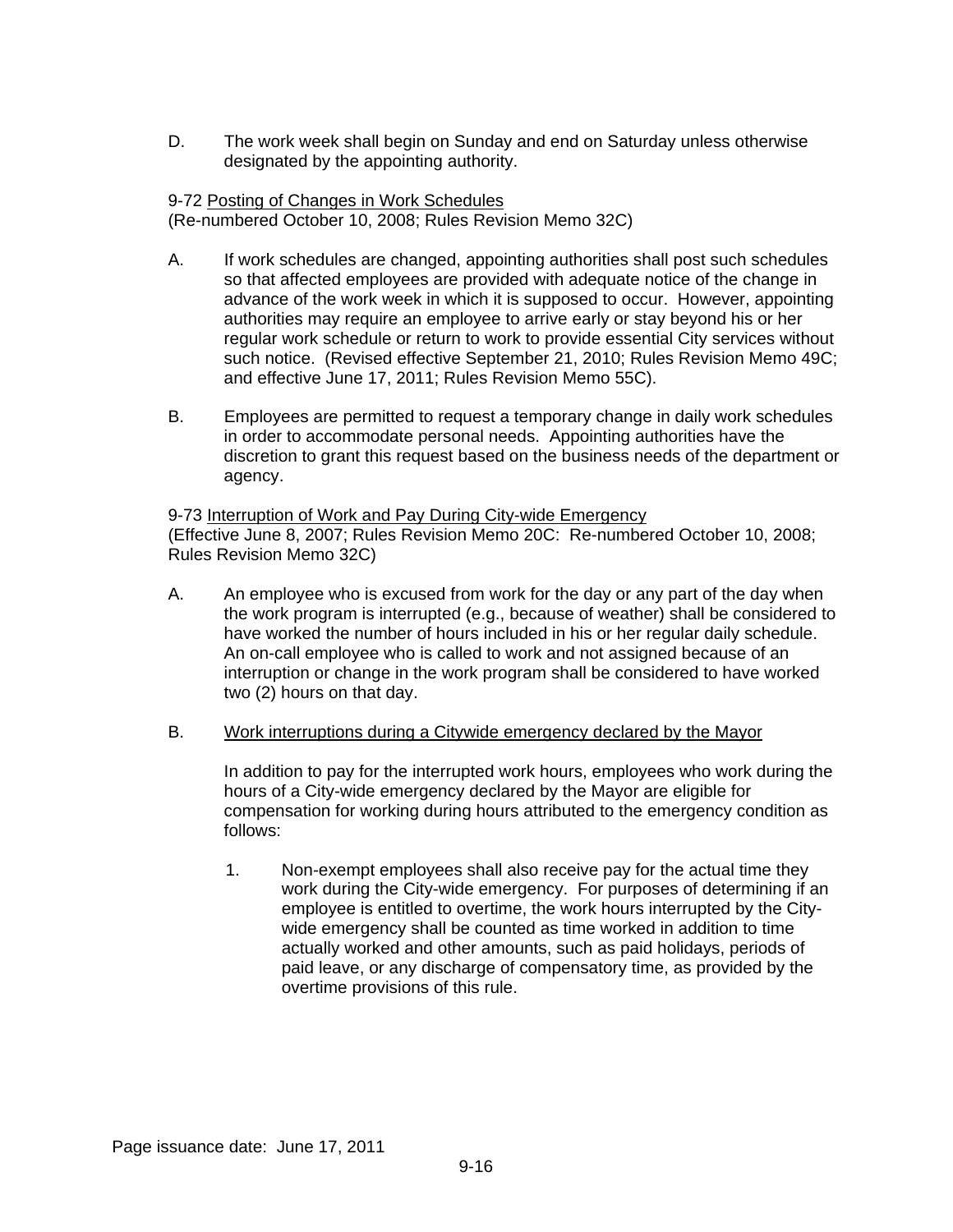### Section 9-90 Overtime

# 9-91 Policy (Revised effective June 17, 2011; Rules Revision Memo 55C)

- A. In accordance with the FLSA, all work performed in excess of forty (40) hours per week by non-exempt employees shall be designated overtime work for the purposes of compensation, subject to the following exceptions:
	- 1. Non-career employees working for seasonal recreational establishments that do not operate for more than seven months in any calendar year shall be exempt from overtime pay and shall be paid the straight time hourly rate for all hours worked in a work week, including all hours worked in excess of forty (40) hours per week.
	- 2. Non-career employees whose rates of pay are set by the community rate schedule established by ordinance shall be paid overtime according to that schedule. If the community rate schedule makes no provisions for overtime, such employees shall be paid overtime in accordance with section 9-100.
- B. If a paid holiday, a period of paid leave, or discharge of compensatory time occurs during a work week, such time shall be counted as time worked when determining whether an employee has worked overtime. Time spent taking courses outside of the normal work day shall not be counted as time worked, even if the employee receives paid training leave to take the courses, unless the City has required the employee to take the course.
- C. Unpaid leave shall not count as time worked.
- D. The hours worked as an election judge by an employee shall not be counted as time worked for the purposes of determining overtime eligibility. If an employee wishes to work as an election judge during a regularly scheduled shift, the employee must request leave from the appointing authority.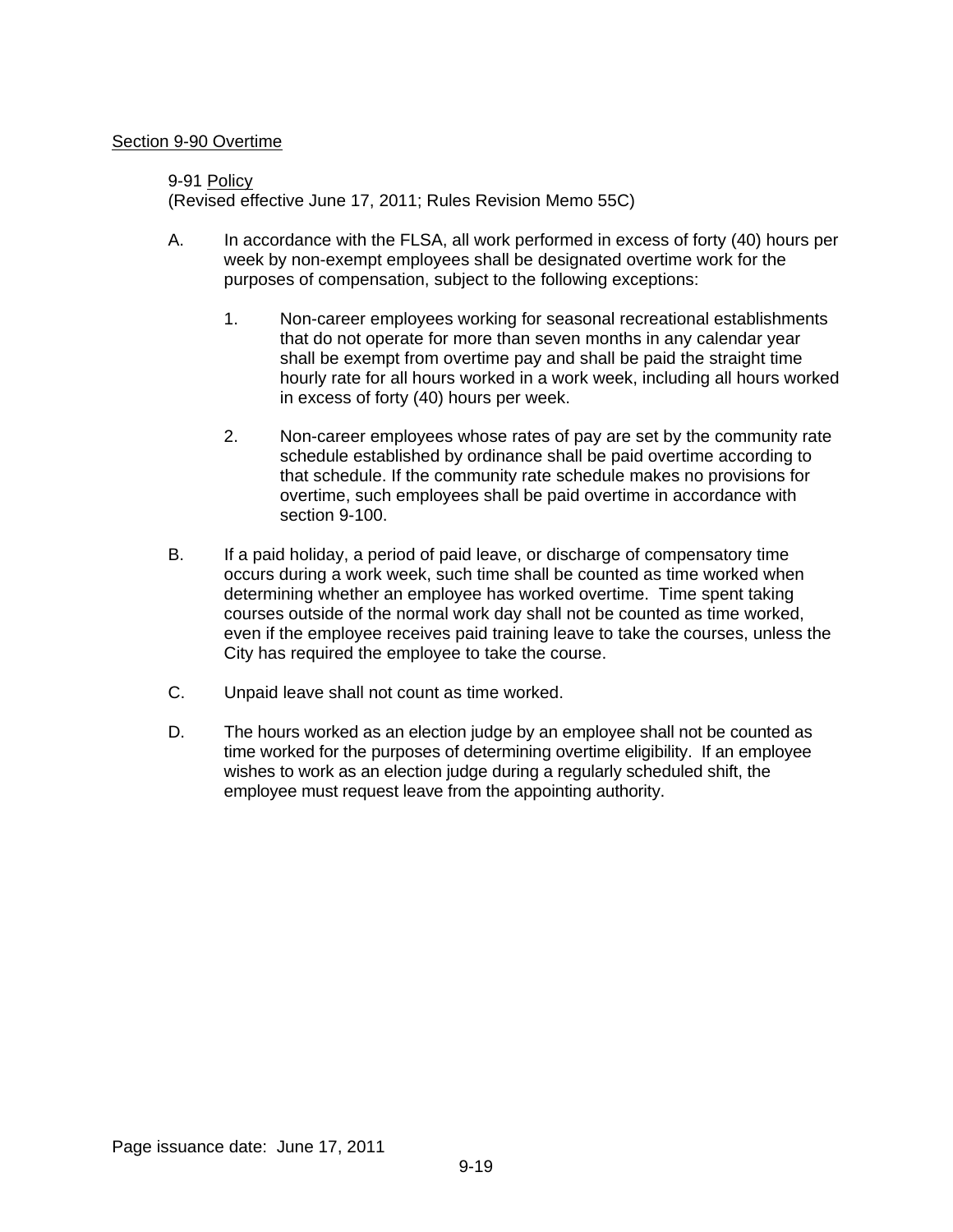### Section 9-100 Payment for Overtime

(Revised effective June 17, 2011; Rules Revision Memo 55C)

- A. Non-exempt employees: Non-exempt employees who work overtime shall receive compensation at the rate of one and one-half  $(1 \frac{1}{2})$  times the regular rate of pay applicable to the position.
	- 1. The regular rate of pay shall be computed as follows:
		- a. Multiply the hourly rate by the employee's actual hours of work in the work week to determine the weekly salary equivalent.
		- b. Total the weekly salary equivalent plus all payments for differentials, standby, and any other compensation required by FLSA to be included in the regular rate of pay for the work week, and divide by the number of hours the employee actually worked during that week.

### 2. Compensatory time:

- a. Overtime compensation may be paid either in cash or in compensatory time off, at the discretion of the appointing authority. The appointing authority shall inform employees of the department's or agency's overtime compensation policy. Compensatory time off shall be accrued at the rate of one and one-half (1-1/2) times the overtime hours worked. An employee who has accumulated eighty (80) hours of compensatory time and is required to work overtime shall only be paid for such overtime in cash. All accrued compensatory time shall be used by March 31st or paid out in cash by the final pay period of April of that year.
- b. Payment for accrued compensatory time on separation: An eligible nonexempt employee who has accrued compensatory time in accordance with this section shall receive payment for the unused portion of such accrual when the employee is separated from the Career Service. The rate of compensation for such payment shall be the larger of the following:
	- 1. The average regular rate received by such employee during the last three years of the employee's employment; or
	- 2. The final regular rate received by such employee.